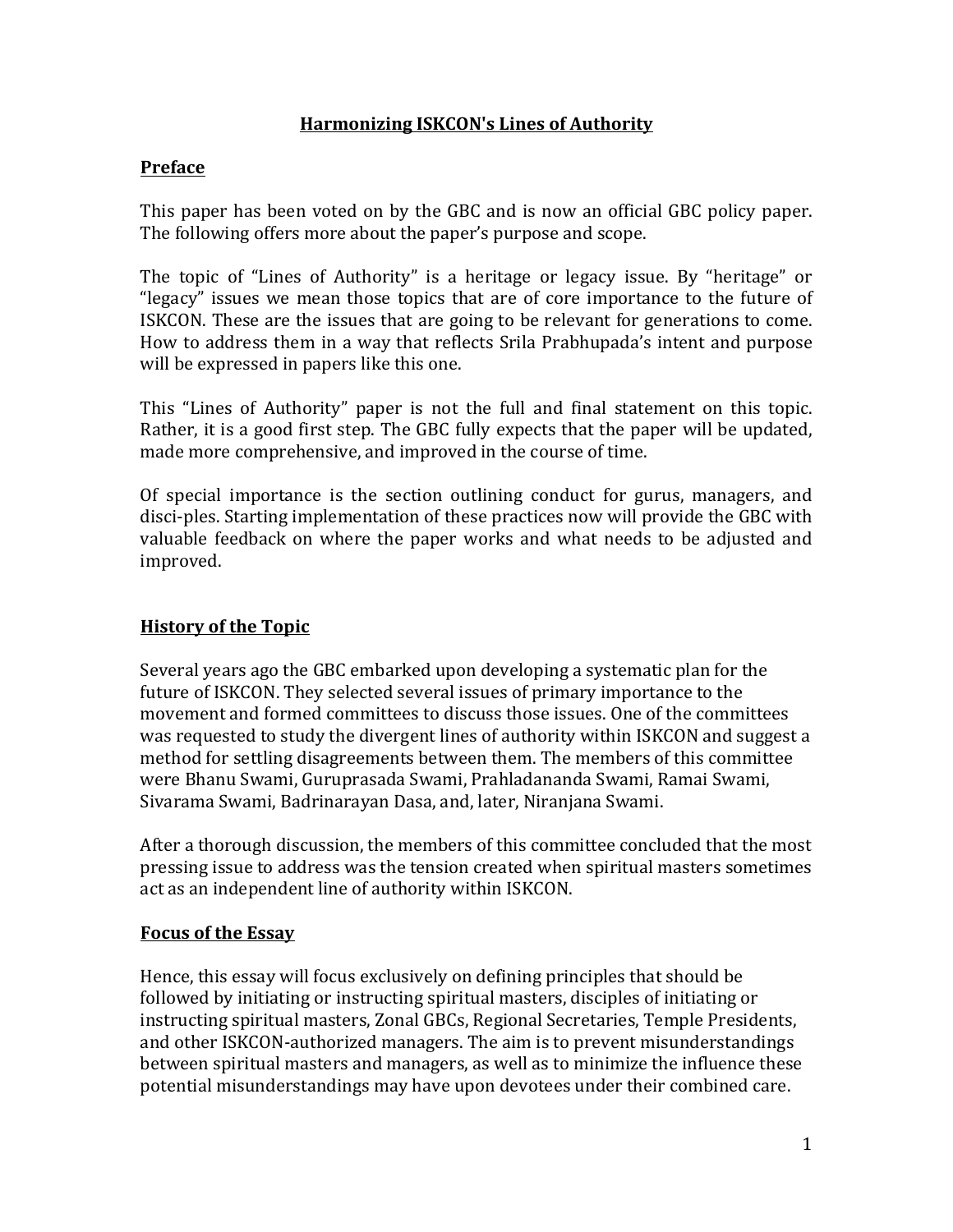## **"Spiritual Master" Means Diksa, Siksa, or Both**

It should be noted that, from here on, unless specified, whenever we refer to "the spiritual master" we mean both initiating spiritual masters and instructing spiritual masters (including managers who act as such). Additionally, whenever we refer to "spiritual authorities" we mean anyone (spiritual master or manager) whose instructions (siksa) and example have formed the foundation of a devotee's faith in devotional service and who continues to build on that foundation of the devotee's faith.

# **Authority Within ISKCON**

This essay is not a detailed or definitive analysis of ISKCON's management system, nor is it a detailed analysis of guru-tattva—the requisite qualities and duties of a spiritual master and the process of choosing a spiritual master.

The basic premise of this essay is as follows: Whether a devotee is an initiating spiritual master, an instructing spiritual master, a sannyasi, a Governing Body Commissioner, a Zonal Secretary, a Regional Secretary, a Temple President, a congregational leader, or anyone else in a position of authority within ISKCON, the authority bestowed upon that devotee is complete only if he or she follows Srila Prabhupada's instruction to serve in ISKCON under the authority of the GBC Body.

To establish this premise, we feel we need do no more than emphasize that His Divine Grace consistently and clearly established this principle in his teachings, as well as within official documents he himself signed. Srila Prabhupada thus clearly established the GBC as the ultimate managing authority and also indicated that the GBC's jurisdiction includes the responsibility to offer spiritual guidance (siksa) to the whole of ISKCON, including all devotees serving as spiritual masters:

Reporter: "Is there anyone who is designated to succeed you as the primary teacher of the movement?"

Srila Prabhupada: "I am training some, I mean to say, advanced students so that they may very easily take up the charge. I have made them GBC." $1$ 

In other words, although the GBC is the ultimate managing authority in ISKCON, the GBC's duty is not only to manage but to teach.

# **Two Lines of Authority**

 

Since every devotee accepts his or her spiritual inspiration from higher authorities, two lines of authority, with their representatives, exist within ISKCON—one is seen as primarily spiritual, while the other is seen as primarily managerial. Both lines of

<sup>&</sup>lt;sup>1</sup> Room Conversation with Reporter, Los Angeles, June 4, 1976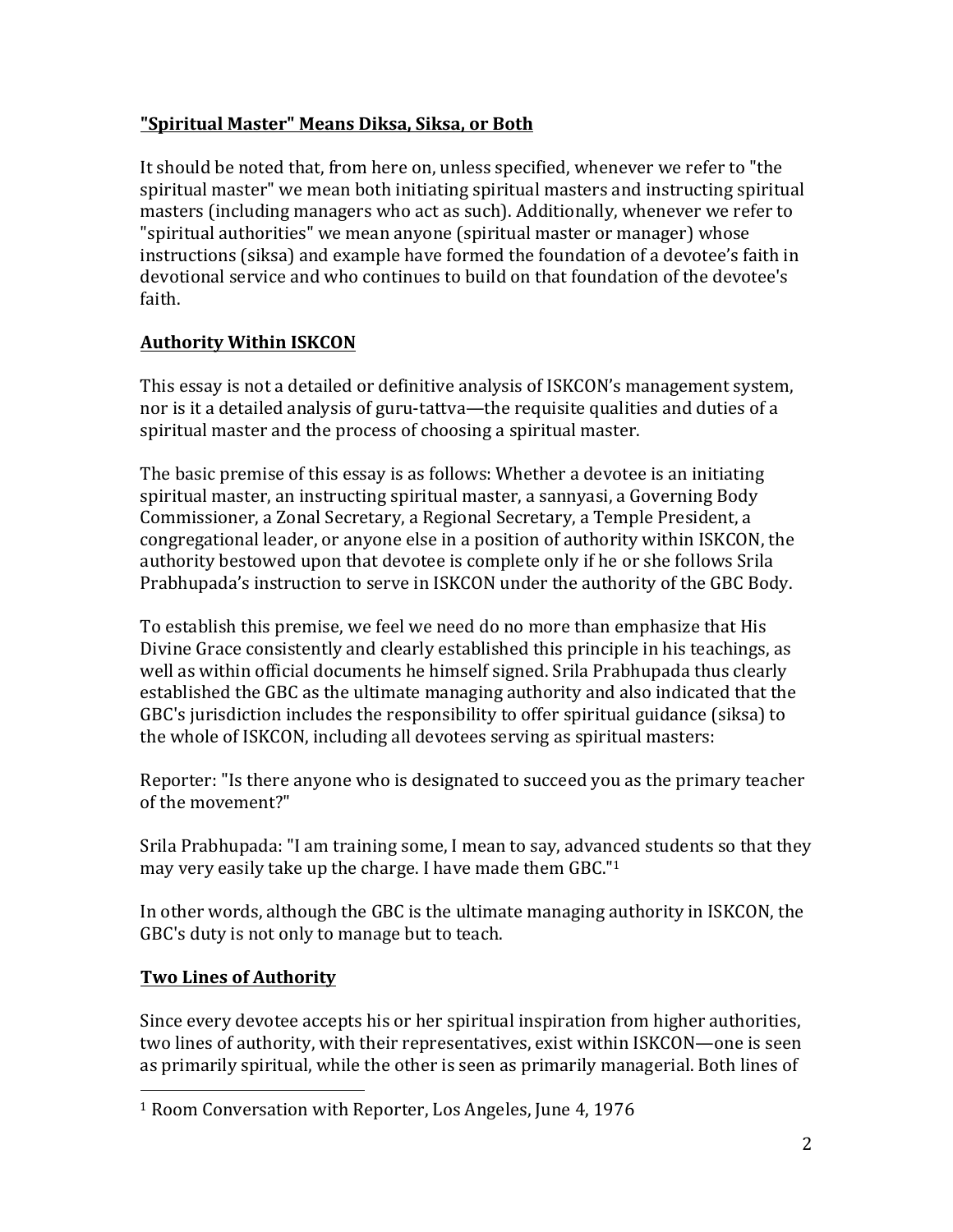authority serve their own unique yet interdependent purposes in submission to the orders of our Founder-Acarya. Both are authorized by the GBC to give shelter to devotees under their care. This shelter is given through both instruction and example.

By distinguishing the two lines of spiritual authority in these terms—as primarily spiritual or primarily managerial—we are not suggesting that managerial authority is contrary to spiritual authority. Nor are we suggesting that the spiritual line of authority is somehow more privileged or intrinsically more pure.

"Management is also spiritual activity.... It is Krishna's establishment."<sup>2</sup>

"In our preaching work  $\dots$  we deal with so much property and money and so many books bought and sold, but because these dealings all pertain to the Krsna consciousness movement, they should never be considered material. That one is absorbed in thoughts of such management does not mean that he is outside of Krsna consciousness. If one rigidly observes the regulative principle of chanting sixteen rounds of the maha-mantra every day, his dealings with the material world for the sake of spreading the Krsna consciousness movement are not different from the spiritual cultivation of Krsna consciousness."<sup>3</sup>

In a spiritual society a manager cannot fulfill his or her duty to manage simply by declaring and enforcing rules. The rules themselves must have a spiritual foundation, and their implementation and enforcement must be applied in accordance with Vaisnava principles. Managers who serve with this understanding will generally carry the full weight of spiritual authority for those under their charge.

We should therefore see the oneness between "spiritual" and "managerial." But there is also some difference, and understanding this simultaneous oneness and difference requires the use of these two distinct terms with their explanations.

# **The Spiritual Line of Authority**

The spiritual line of authority begins with Lord Krishna and continues to Brahma, Narada, Vyasa, and the entire disciplic succession through Srila Prabhupada, our Founder-Acarya. Those who are submissive to our sampradaya and who serve under the authority of the GBC are authorized to give siksa and shelter in this spiritual line, under the auspices of ISKCON. This spiritual line can include Governing Body Commissioners, GBC Zonal Secretaries, spiritual masters, sannyasis, Regional Secretaries, Temple Presidents, congregational leaders, and both traveling and community preachers. In fact, anyone who strictly follows a bona fide spiritual

 

<sup>&</sup>lt;sup>2</sup> Room Conversation, January 16, 1977, Calcutta

<sup>&</sup>lt;sup>3</sup> Srimad Bhagavatam, 5.16.3, purport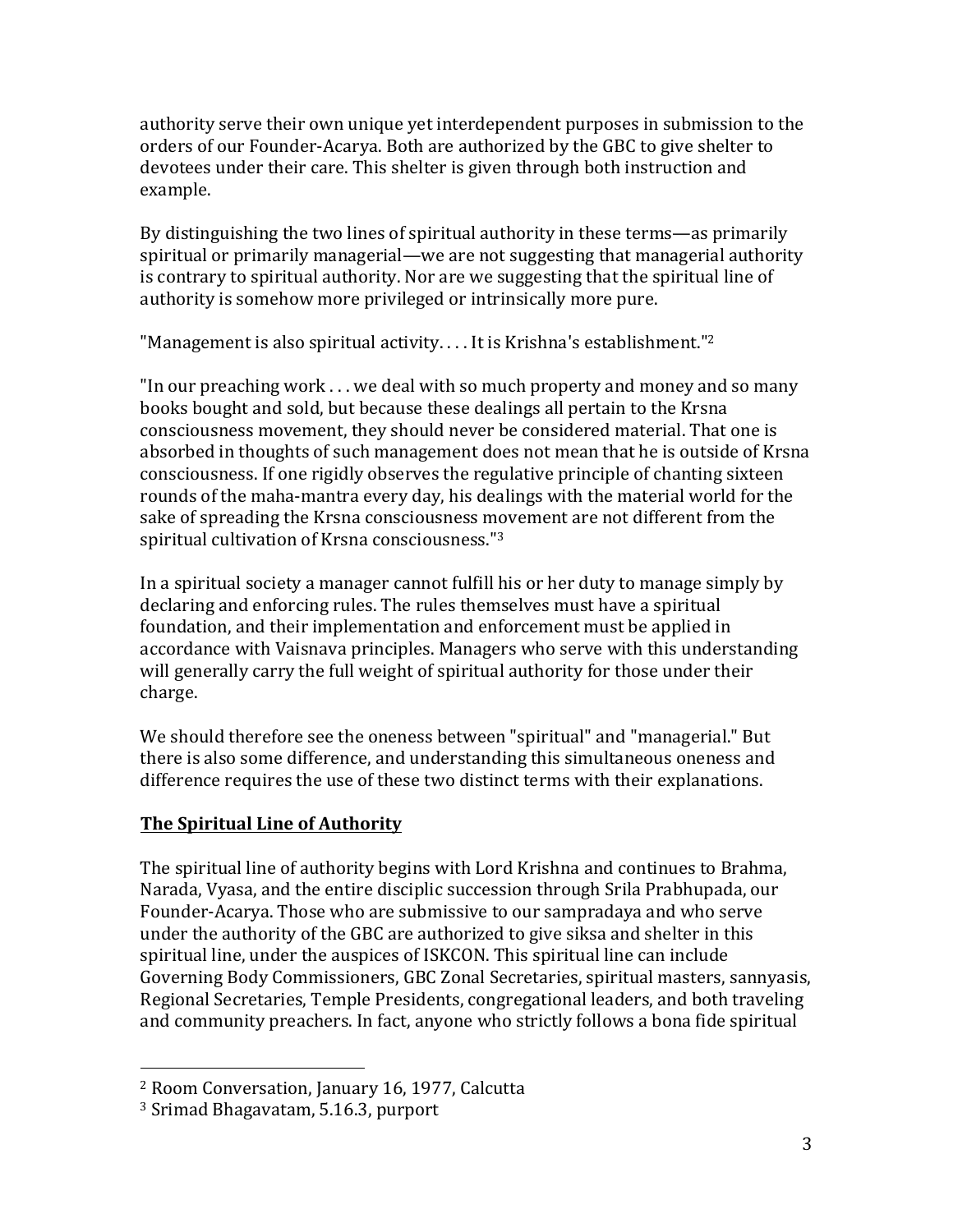master, both by example and precept, can be authorized to represent the spiritual line of authority.

Generally speaking, the most prominent spiritual authority is one's initiating or instructing spiritual master. The scriptures clearly say that devotees should obey and be loyal to their spiritual masters. The spiritual masters thus exert authority over their disciples, and in so doing the spiritual masters are able to train and educate their disciples in the development of bhakti. The spiritual masters, therefore, assume a significant role in giving their disciples the spiritual education and inspiration necessary to advance in Krishna consciousness.

# **The Managerial Line of Authority**

In the managerial line of authority, and in accordance with Srila Prabhupada's instructions, the supervision of the Society and the enforcement of its rules proceed from the GBC. When we use the word "authority" in the context of the managerial structure, we do not mean an absolute, infallible authority—such as the authority of scripture—but the mandate to organize the preaching movement so that it is aligned with the instructions of Srila Prabhupada. To carry out that mandate, his followers have adapted ISKCON's managerial system, given by Srila Prabhupada, to take into account the proliferation of temples, congregational devotees (who are not temple residents), and projects like farms and gurukulas, as well as other favorable organizations and entities. Thus, to better serve this expanding field and its members, this structure presently includes various regional, national, and continental governing bodies consisting of, but not limited to, Governing Body Commissioners, GBC Zonal Secretaries, spiritual masters, sannyasis, Regional Secretaries, Temple Presidents, congregational leaders, and both traveling and community preachers.

## **Defining the Point of Divergence**

 

Although in an ideal world everything would work according to Srila Prabhupada's vision for ISKCON, we have seen tendencies from those in one line of authority to interfere with those in the other line of authority.

For instance, there are spiritual authorities who sometimes interfere with competent and responsible managers. They do not consider themselves part of the zonal managerial structure where their preaching has influence (though they are in fact accountable to it), but they are still either directly or indirectly managing some  $project(s)$  within that structure.

Therefore at times they manage devotees, money, and even projects that their followers and dependents<sup>4</sup> are responsible for, without a clear agreement with the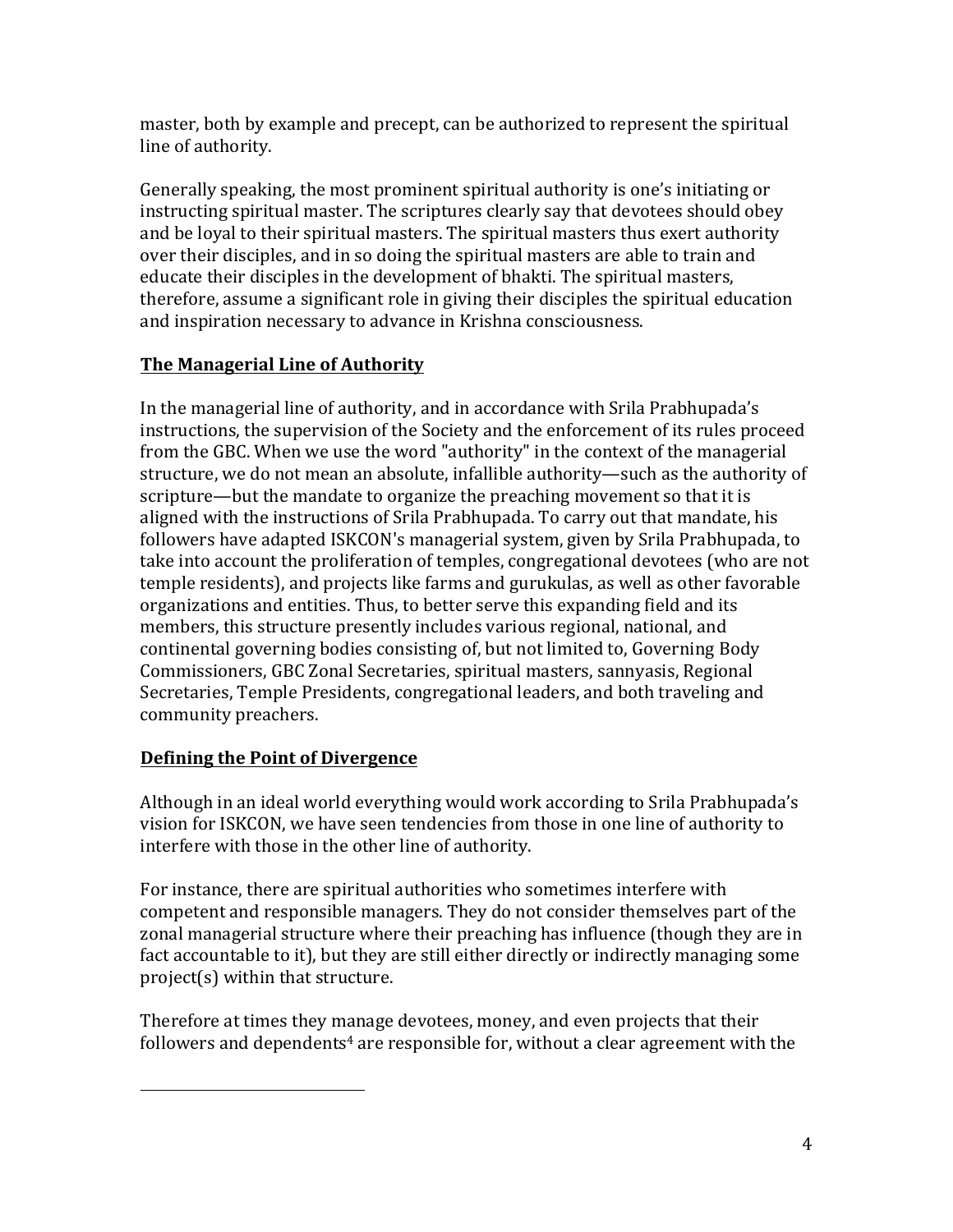managerial structure with which they intersect. By so doing, they may inadvertently undermine the managerial line of authority by encouraging their dependents to direct their service, and thus their loyalty, to their spiritual authority's own management structure.

This scenario creates not only confusion but a spirit of separatism as well. Situations such as these can also become points of contention for managers, although the more junior managers often refrain from directly voicing their grievances because they feel intimidated out of fear of committing offenses, especially to spiritual masters.

On the other hand, there are also managerial authorities who sometimes provide inadequate spiritual care. This can fuel the spiritual master's inclination to intervene by suggesting an alternative for his disciple's association or service.

For instance, managers may sometimes place greater importance on management goals than on sadhana, preaching purely, or the development of purity in the devotional service of those under their care. Managers may even neglect the spiritual development of those within their jurisdiction who do not offer resources to help their managerial vision, even though said managers may have done little to inspire help from them or to empower other authorities to do the same.

### **Deference to the Managerial Line of Authority**

The above-mentioned scenarios cause tension between the spiritual and the managerial lines of authority.

Of course, it is understood that circumstances do arise where there are financially independent devotees who have no managerial connection with locally organized sanghas. Still, it should not be assumed that no effort is being made by local management structures to include every devotee, or aspiring devotee, within their locally managed system of care for congregational devotees.

Therefore, with respect to the service performed by ISKCON managers, a spiritual master should always seek approval from the managers overseeing the area of jurisdiction in which his disciples are living before suggesting a new sangha or service for them, or intervening in other managerial decisions.

Best, of course, is to train the disciples to offer respect to their local managers right from the start of the spiritual–master/disciple relationship. Many ISKCON managers are carrying out the responsibility of maintaining the temples, Deities, book distribution, and other standards given to us by Srila Prabhupada.

<u> 2002 - Andrea San Andrea San Andrea San Andrea San Andrea San Andrea San Andrea San Andrea San Andrea San An</u>

<sup>4</sup>"Dependents" are not only those who are spiritually dependent. There are instances where devotees are also financially dependent upon their spiritual authorities and are financially maintained by the structures the spiritual authorities have themselves created.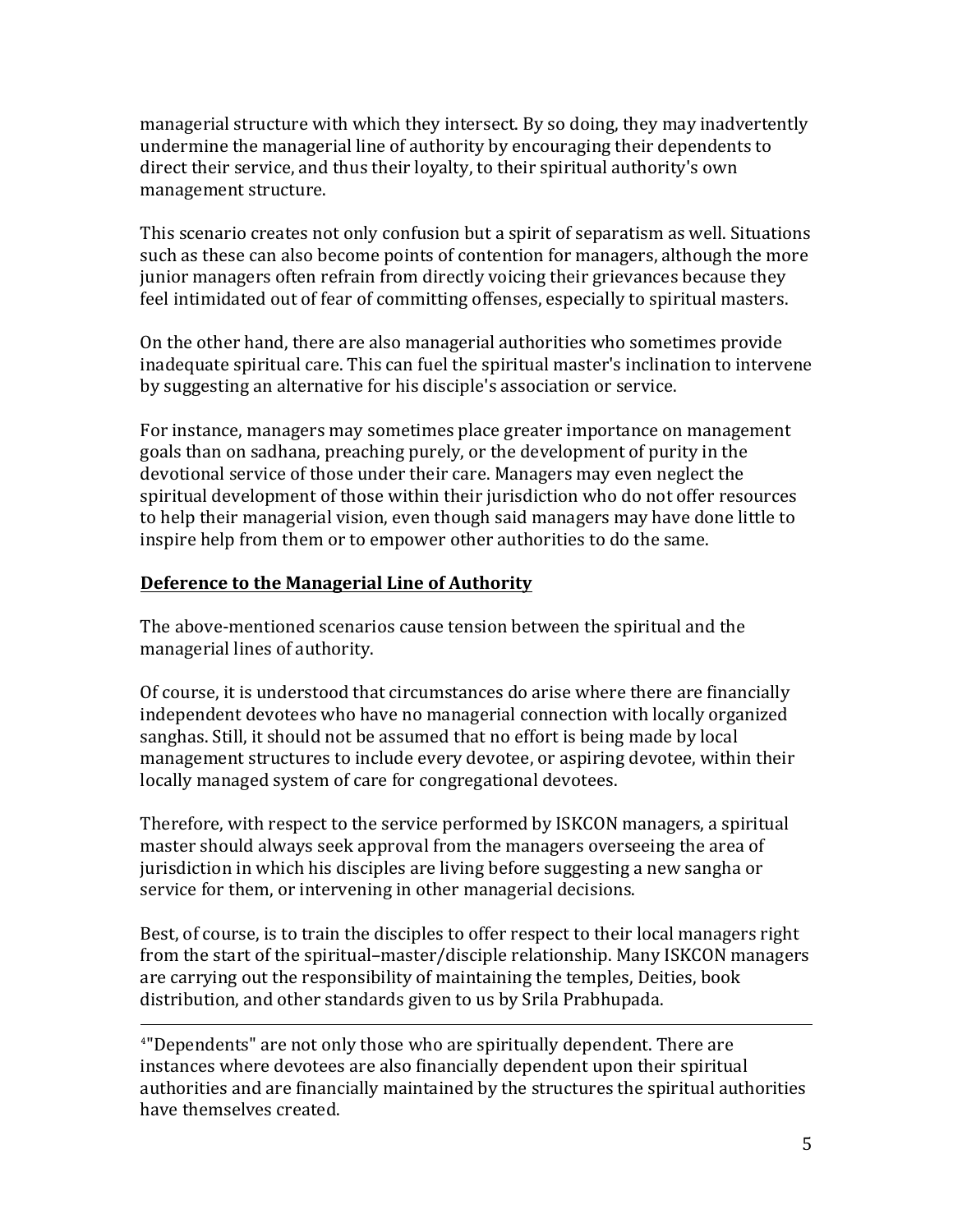"Deity installation means regular worship without fail and for good."<sup>5</sup>

Therefore spiritual masters should teach their disciples to serve Srila Prabhupada's mission by cooperating with their local leaders and managers.

But this does not mean that a manager should assume that he or she has complete freedom to ignore legitimate needs of those under his or her care or that he or she has the freedom to ignore concerns expressed by spiritual masters who ask them to see that their disciples are properly cared for. They should be sensitive to the concerns of the spiritual masters as well as their disciples.

If the spiritual master still strongly feels that the level of care for his disciples within the local management structure is inadequate, taking into account the level of commitment and responsibilities being asked of them (his disciples), then he may appeal on their behalf to the higher levels of management, the local GBC, or other ISKCON avenues of appeal, as listed later in this paper.

More on this point will be addressed later. But before we do that, we will first briefly discuss the topic of faith. Those in both lines of authority would be well served to consider the relevance of faith to the broader issues being discussed here.

### **Authority Is Built on the Continuous Development of Faith**

**ISKCON's** greatest asset is the faith of its members. Even if there are no temples, no projects, no income, and only a few followers, if there is faith, there will be prosperity, in the true sense of the term. Consider what Srila Prabhupada has written in the following letter:

"There is a proverb in Sanskrit literature that enthusiastic persons achieve the favor of the Goddess of Fortune. In the Western part of the world there is tangible example of this slogan. People in this part of the world are very much enthusiastic in material advancement and they have got it. Similarly, according to the instructions of Srila Rupa Goswami, if we become enthusiastic in spiritual matters, then we also get success in that way. Take for example, I came to your country in ripe old age, but I had one asset: enthusiasm and faith in my Spiritual Master. I think these assets only are giving me some lights of hope, whatever I have achieved so far with your cooperation."6

And in his purport to "Bhagavad-gita As It Is" 9.3, Srila Prabhupada writes: "Faith is the most important factor for progress in Krishna consciousness.  $\dots$  It is only by faith that one can advance in Krishna consciousness."

 

<sup>&</sup>lt;sup>5</sup> Letter to Sivananda, 2 September 1971

<sup>&</sup>lt;sup>6</sup> Letter to Jaya Govinda, Tittenhurst, 15 October 1969.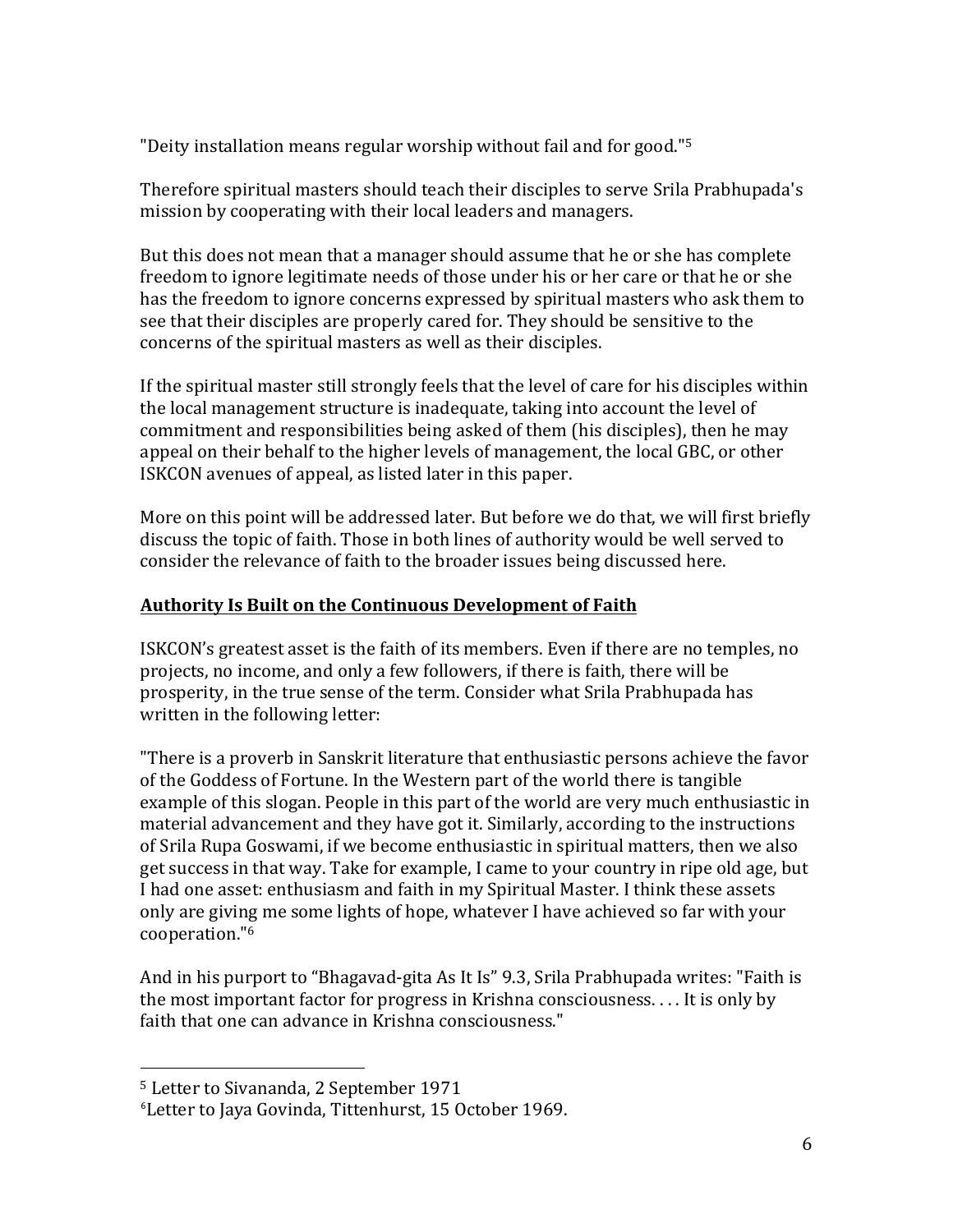Those in the spiritual line of authority should preach and behave in such a way that they nourish and protect their dependents' faith in pure devotional service, in our sampradaya, in Srila Prabhupada, and in ISKCON, including its management. Spiritual masters also have the added responsibility of nourishing and protecting ISKCON's managers' faith that they (the spiritual masters) are fit representatives of the spiritual line of authority. If the spiritual masters act in a contrary way, they will erode the faith of others.

Conversely, those in the managerial line of authority should manage, preach, and behave in such a way that they build and sustain the trust of those in the spiritual line of authority and their disciples. By the managers showing genuine concern for the devotees under their care, the spiritual masters will then naturally encourage their disciples to assist the manager in his service. But if managers act in a way contrary to spiritual principles, in conflict with the spiritual interests of those devotees for whom they are responsible, that will also erode others' faith.

Therefore, to safeguard the faith of all of ISKCON's members, it is necessary that we delineate clear principles for both lines of authority to follow.

## **Spiritual Masters Are Not Independent**

To further clarify the need to introduce well-defined principles, we will examine the position of spiritual masters within the managerial structure of ISKCON.

When Srila Prabhupada was physically present, he was ISKCON's sole initiating spiritual master, its preeminent siksa guru, and the supreme managerial authority, superior to the GBC:

"[...]we are managing our Krishna Consciousness Movement by the Governing Body Commission, GBC. We have got about 20 GBC's looking after the whole world affair, and above the GBC I am there. Below the GBC there are the temple president, secretary, treasurer in every centre. So the temple president is responsible to the GBC and the GBC is responsible to me. In this way we are managing.." $7$ 

In Srila Prabhupada's physical absence the structure is now somewhat different. His Divine Grace instructed that the GBC should be the ultimate managing authority for ISKCON. At the same time he indicated that the Society should have multiple spiritual masters:

"Anyone following the order of Lord Caitanya under the guidance of His bona fide representative can become a spiritual master, and I wish that in my absence all my disciples become the bona fide spiritual master to spread Krishna Consciousness throughout the whole world."<sup>8</sup>

 

<sup>&</sup>lt;sup>7</sup>Letter to: Vasudeva, New Vrindaban, 30 June, 1976

<sup>&</sup>lt;sup>8</sup> Letter to Madhusudana, Navadvipa, 2 November 1967.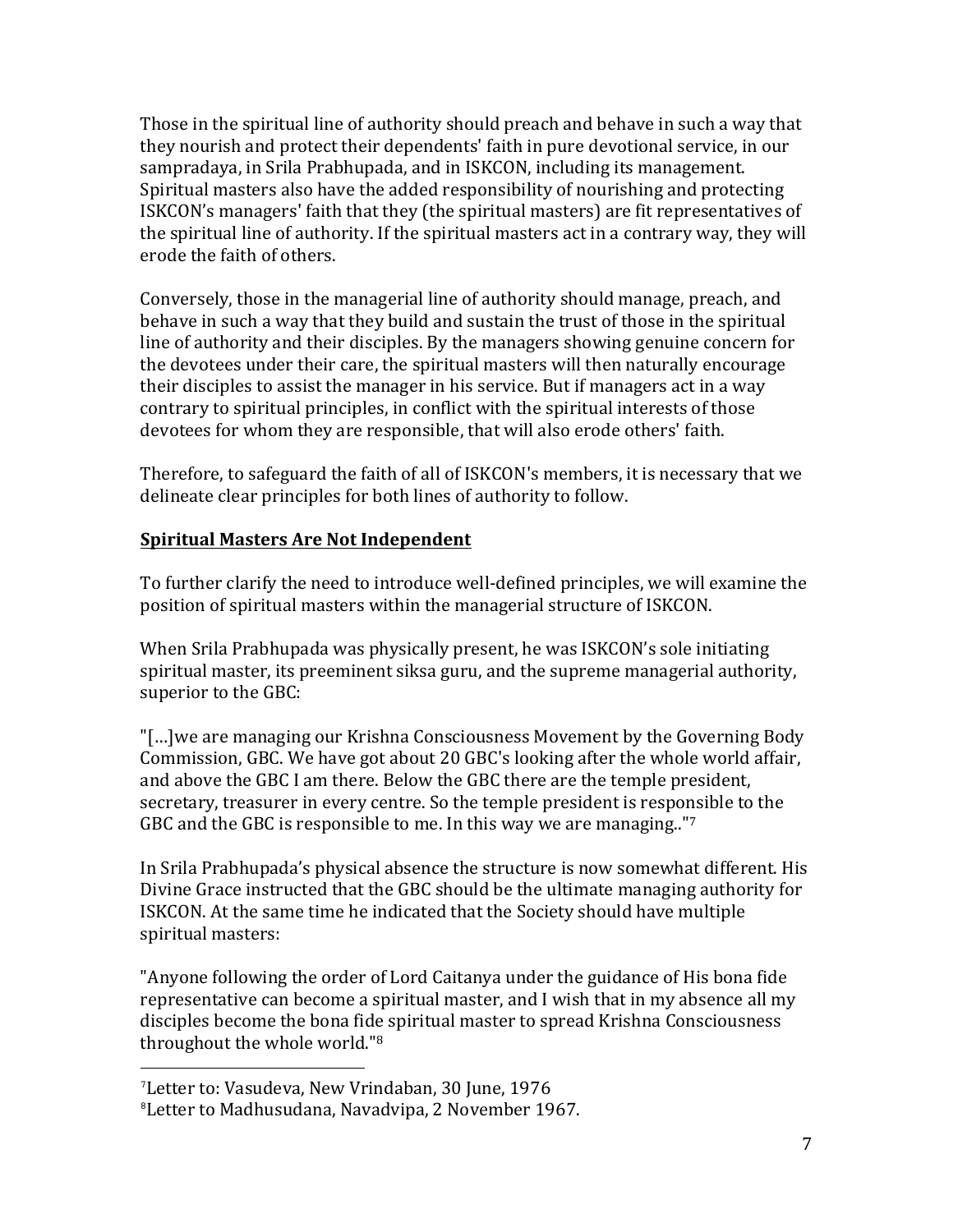This gives rise to a challenging situation. Many spiritual organizations have one spiritual master operating as the sole head of the institution, whereas ISKCON has many spiritual masters within one organization, in addition to a "governing body" that operates as the "ultimate managing authority" for the institution as a whole. Those serving as spiritual masters in ISKCON are meant to follow the instructions of Srila Prabhupada and work under the GBC Body.

The spiritual masters are thus obligated to follow the Society's policies and codes of conduct, including those outlined in this GBC-approved paper, and to abide by the decisions of its management. Included within that obligation is the responsibility to inspire their disciples to associate with and serve within ISKCON's already-existing managerial and devotee-care sangas, located within their disciple's area of residence rather than only inspiring them to associate with themselves (the spiritual masters) or with their sangas and projects that have no connection with the ISKCON zonal management structure.

## **Disciples Should Avoid Creating Conflict Between Their Authorities**

Disciples should also understand the greater picture within ISKCON. Certainly a spiritual master may be more spiritually advanced than any given GBC member or any other ISKCON manager (while there may also be cases where the local GBC or **ISKCON** manager may be more spiritually advanced than a particular spiritual master). 

Nevertheless, concerning the spiritual management of the Society, as we have already clearly shown, Srila Prabhupada invested authority in the GBC and its individual members and in other ISKCON managers.

If a disciple has the mistaken conviction that his or her spiritual master is above the GBC and ISKCON's laws and policies, that should be corrected by the spiritual master and other authorities. Otherwise, that misconception may lead to actions which create conflict between his or her spiritual and managerial authorities

Indeed, all disciples should follow their ISKCON authorities in the same way that all initiating and instructing spiritual masters should follow their own authorities within ISKCON.

By both example and precept, therefore, all spiritual masters should not only educate and train their disciples in the development of bhakti but should also educate and train them about their relation to the managerial structure of ISKCON, as well as about the spiritual masters' own relation to that structure.

<u> 2002 - Andrea San Andrea San Andrea San Andrea San Andrea San Andrea San Andrea San Andrea San Andrea San An</u>

## **Principles Being Introduced**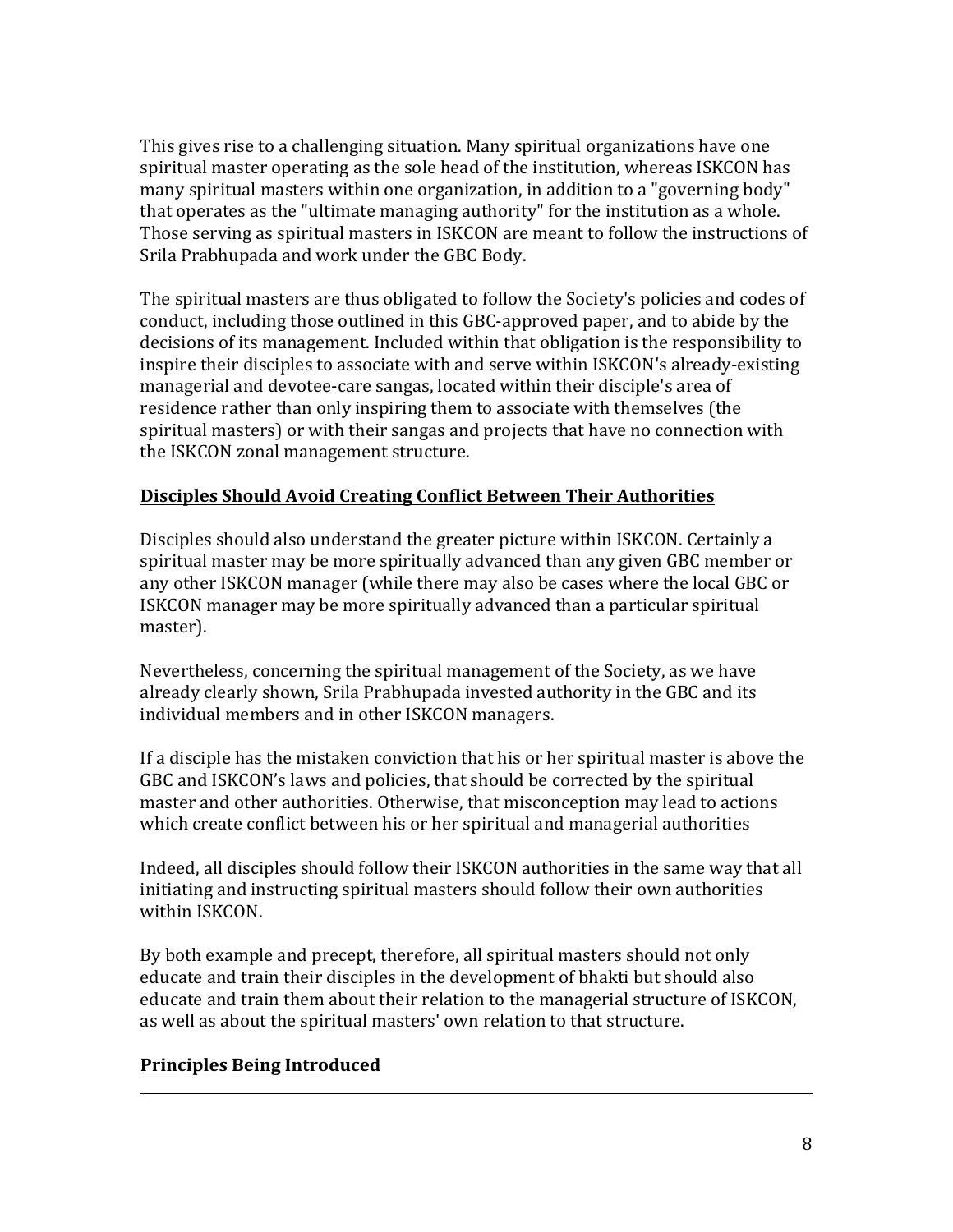#### Education of guru's disciples

It is the responsibility of the spiritual masters within ISKCON to help every one of their disciples clearly understand the following:

1) The spiritual master draws his authority from his fidelity to Srila Prabhupada. This includes fidelity to Srila Prabhupada's order to work within his mission, ISKCON.

2) The spiritual master is a member of ISKCON and, as such, is accountable to the collective will of its leadership, the GBC Body.

3) The spiritual master does not derive any specific right or prerogative over ISKCON resources simply by dint of his being a spiritual master. Moreover, the spiritual master should not misuse his rights and prerogatives over his disciples.

4) The disciples should follow their ISKCON authorities in the same way that all initiating and instructing spiritual masters set an example by following their own ISKCON authorities.

5) Disciples have the essential task of surrendering to Krishna through the spiritual master, and included within this task is recognizing and respecting other superiors within ISKCON's management who are helping them in their process of spiritual progress.

6) Spiritually mature managers may be the main siksa gurus for devotees who are not their initiated disciples, and such relationships are to be fully encouraged by the initiating spiritual masters.

#### Conduct of gurus

Moreover, to show respect toward the managerial line of authority and to help nurture and protect managers' faith in the spiritual line of authority, every spiritual master should:

1) When first visiting or preferably before arriving at a recognized ISKCON temple or preaching center, ask the local manager how he (the spiritual master) may serve that yatra during his visit (rather than the spiritual master only pursuing his own agenda).

2) Before planning a visit to a zone or region where there is no local temple or preaching center, first ask the Zonal GBC if there is a vision local leaders have for that place or region which he (the spiritual master) could serve.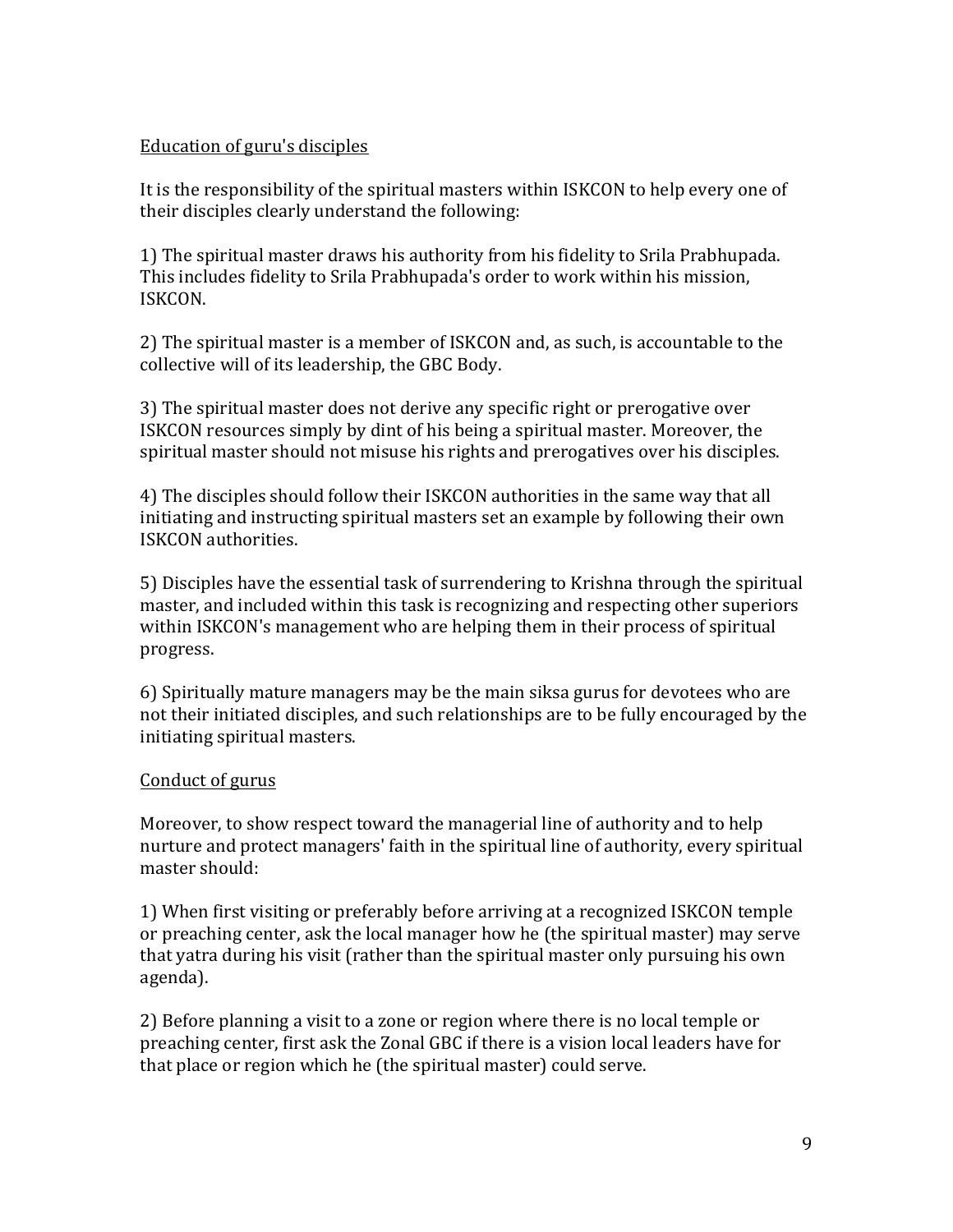3) If there is a disagreement in terms of managerial decisions, do his best to cooperate with the relevant authority. If no agreement can be reached, then the spiritual master should defer to the decision of the relevant authority, with the option of appealing to higher authorities if necessary.

#### Duties of Managers

To build cooperation within ISKCON, show respect for the spiritual line of authority, and help nurture and protect the faith of spiritual masters and their disciples in the managerial line of authority, all managers should:

1) Be receptive to advice given by initiating spiritual masters and other itinerant preachers visiting their area of jurisdiction, especially on matters concerning devotee care.

2) Protect the faith that their dependents have in pure devotional service and in the principle of accepting and serving an initiating spiritual master and instructing spiritual masters.

3) Encourage and support a system of devotee care (i.e., counselor system, brahminical advisory board, etc.) within their sphere of management.

4) Assure that the managers in their line of authority are themselves trained in the principles of devotee care.

5) Inform visiting spiritual masters about the spiritual health and overall well-being of their disciples.

6) Encourage and help visiting spiritual masters and other itinerant preachers to reach out to those disciples who are in need and who would be most responsive to their help.

7) Insure that there is an equitable system for initiation recommendations which does not condone unwarranted pressure or manipulation from the local management for managerial gains.

## **Summary**

To promote the full flourishing of devotees' spiritual lives, Srila Prabhupada created for ISKCON a managerial structure with clear lines of authority. Every member of ISKCON should respect this structure and learn to work within it. The goal of the managerial structure is spiritual: to facilitate the spiritual advancement of ISKCON's members through association with devotees, opportunities for service, and effective preaching strategies. Simultaneously, ISKCON affirms the fundamental importance of accepting initiation from a bona fide spiritual master.